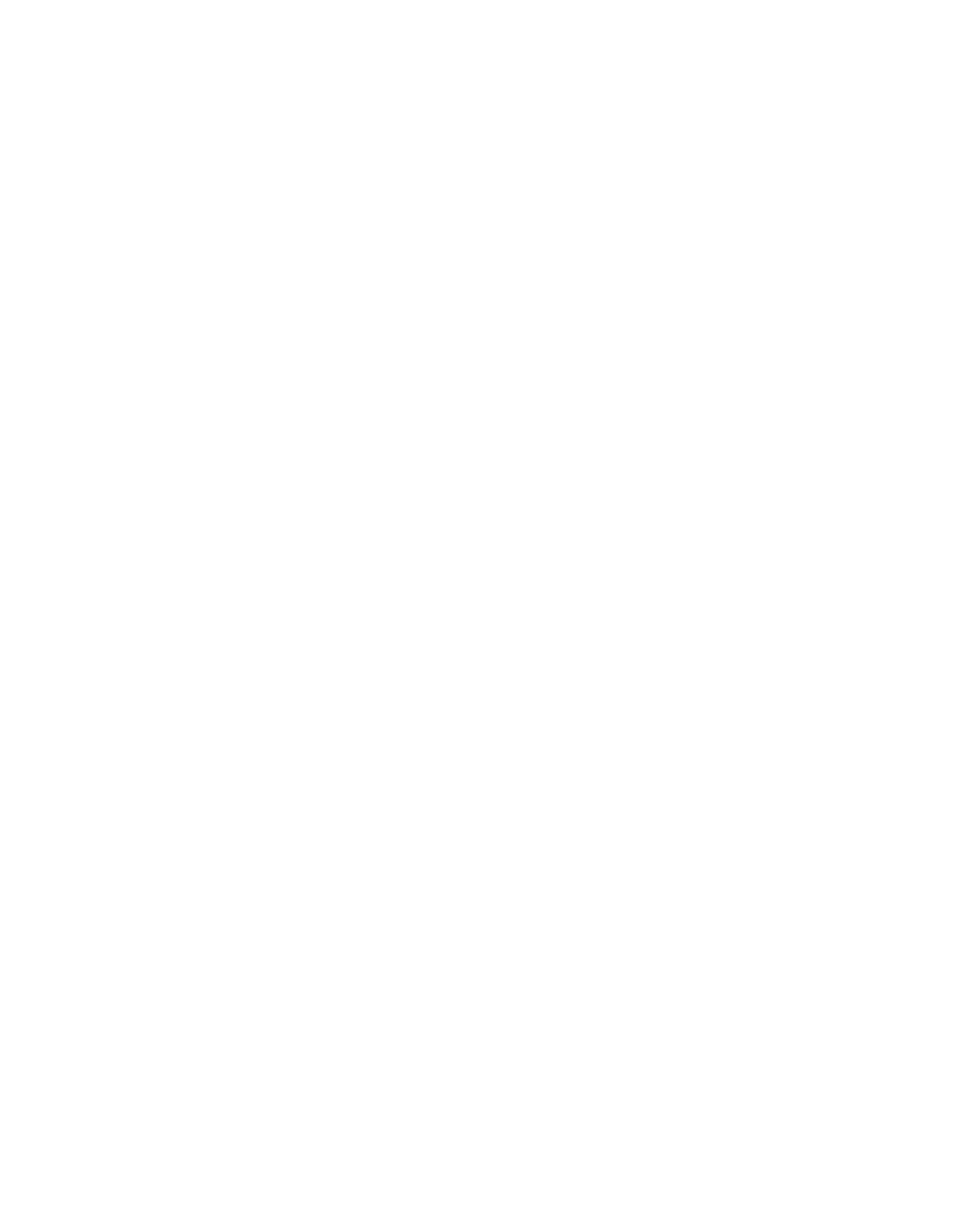

# 6.0 OTHER CEQA CONSIDERATIONS

# 6.1 LONG-TERM IMPLICATIONS OF THE PROPOSED PROJECT

Pursuant to Section 15126.2 of the CEQA Guidelines, following is a discussion of short-term uses of the environment and the maintenance and enhancement of long-term productivity. If the proposed project is approved and constructed, a variety of short- and long-term impacts would occur on a local level. During project grading and construction, portions of surrounding uses may be temporarily impacted by dust and noise. There may also be an increase in vehicle pollutant emissions caused by grading and construction activities. However, these disruptions would be temporary and may be avoided or lessened to a large degree through mitigation cited in this EIR and through compliance with the *Town of Mammoth Lakes Municipal Code* (Municipal Code); refer to Section 5.0, *Environmental Analysis*, and Section 8.0, *Effects Found Not To Be Significant*.

The proposed project would create long-term environmental consequences associated with a transition in land use from a passive park use to an active recreational use (i.e., the ice rink/RecZone, and flexible community facilities). Development of the proposed project and the subsequent long-term effects may impact the physical, aesthetic, and human environments. Longterm physical consequences of development include increased traffic volumes, increased noise from project-related mobile (traffic) and stationary (mechanical, sporting events, public announcement system, landscaping, etc.) sources, hydrology and water quality impacts, and increased energy and natural resource consumption. Incremental degradation of local and regional air quality would also occur as a result of mobile source emissions generated from project-related traffic, and stationary source emissions generated from the consumption of propane and electricity. However, as analyzed in Section 5.0, *Environmental Analysis*, and Section 8.0, *Effects Found Not To Be Significant*, impacts associated with the proposed project would be less than significant. Therefore, the proposed project would not have significant long-term implications in this regard.

# 6.2 IRREVERSIBLE ENVIRONMENTAL CHANGES THAT WOULD BE INVOLVED IN THE PROPOSED ACTION SHOULD IT BE IMPLEMENTED

According to Sections 15126(c) and 15126.2(c) of the *CEQA Guidelines,* an EIR is required to address any significant irreversible environmental changes that would occur should the proposed project be implemented. As stated in *CEQA Guidelines* Section 15126.2(c):

*"[uses of nonrenewable resources during the initial and continued phases of the project may be irreversible since a large commitment of such resources makes removal or nonuse thereafter likely, Primary impacts and, particularly, secondary impacts [such as highway improvement which provides access to a previously inaccessible area] generally commit future generations to similar uses. Also, irreversible damage can result*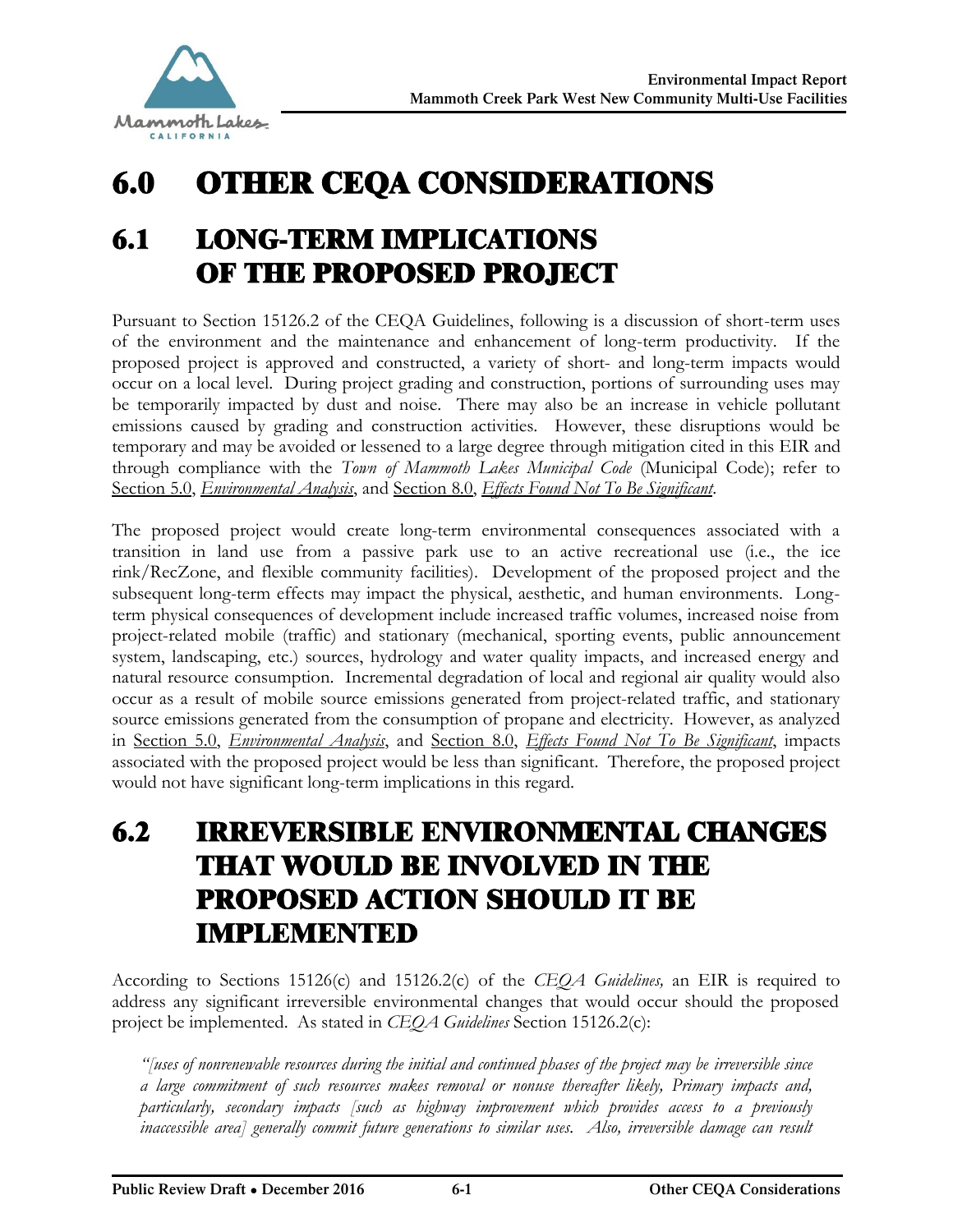

*from environmental accidents associated with the project. Irretrievable commitments of resources should be evaluated to assure that such current consumption is justified.*"

The project would consume limited, slowly renewable and non-renewable resources. This consumption would occur during the construction phase of the project and would continue throughout its operational lifetime. Project development would require a commitment of resources that would include: (1) building materials, (2) fuel and operational materials/resources, and (3) the transportation of goods and people to and from the project site. Project construction would require the consumption of resources that are not replenishable or which may renew so slowly as to be considered non-renewable. These resources would include the following construction supplies: lumber and other forest products; aggregate materials used in concrete and asphalt; metals; and water. Fossil fuels such as gasoline and oil would also be consumed in the use of construction vehicles and equipment.

The resources that would be committed during project operation would be similar to those currently consumed within the Town of Mammoth Lakes. These would include energy resources such as electricity and propane, petroleum-based fuels required for vehicle-trips, fossil fuels, and water. Fossil fuels would represent the primary energy source associated with both construction and ongoing operation of the project, and the existing, finite supplies of these natural resources would be incrementally reduced. Project operation would occur in accordance with Title 24, Part 6 of the California Code of Regulations, which sets forth conservation practices that would limit the amount of energy consumed by the project. However, the energy requirements associated with the project would, nonetheless, represent a long-term commitment of essentially non-renewable resources.

Limited use of potentially hazardous materials typical of recreational uses, including minor amounts of cleaning products along with the occasional use of pesticides and herbicides for landscape maintenance are the extent of materials anticipated to be utilized on-site. The use of these materials would be in small quantities and used, handled, stored, and disposed of in accordance with the manufacturer's instructions and applicable government regulations and standards. Compliance with these regulations and standards would serve to protect against significant and irreversible environmental change resulting from the accidental release of hazardous materials. Compliance with such regulations would serve to protect against a significant and irreversible environmental change resulting from the accidental release of hazardous materials.

In summary, project construction and operation would result in the irretrievable commitment of limited, slowly renewable, and nonrenewable resources, which would limit the availability of these particular resource quantities for future generations or for other uses during the life of the project. However, continued use of such resources would be on a relatively small scale and consistent with regional and local growth forecasts in the area. As such, although irreversible environmental changes would result from the project, such changes would not be considered significant.

# 6.3 GROWTH-INDUCING IMPACTS

Section 15126.2(d) of the CEQA Guidelines requires that an EIR analyze growth-inducing impacts of a project. Section 15126.2(d) requires that an EIR: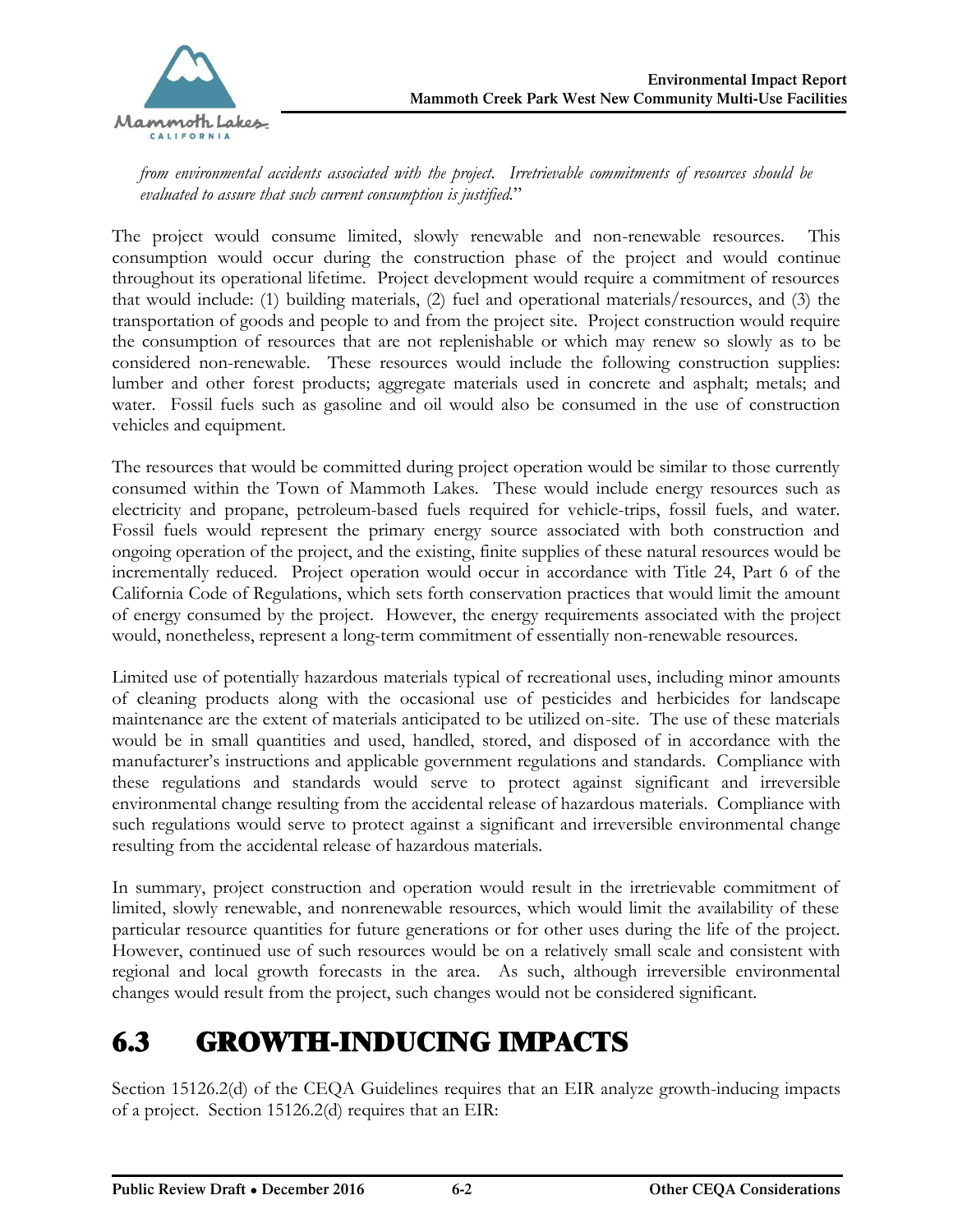

*"Discuss the ways in which the proposed project could foster economic or population growth, or the construction of additional housing, either directly or indirectly, in the surrounding environment. Included in this are projects which would remove obstacles to population growth [a major expansion of a waste water treatment plant might, for example, allow for more construction in service areas], Increases in the population may tax existing community service facilities, requiring construction of new facilities that could cause significant environmental effects. Also discuss the characteristic of some projects which may encourage and facilitate other activities that could significantly affect the environment, either individually or cumulatively. It must not be assumed that growth in any area is necessarily beneficial, detrimental, or of little significance to the environment."*

## POPULATION, HOUSING, AND EMPLOYMENT

## Population

Mono County. The County encompasses approximately 3,030 square miles.<sup>1</sup> It is bordered by the State of Nevada to the northeast, Inyo County to the south, and the Counties of Fresno, Madera, Mariposa, Tuolumne, and Alpine to the west. As of May 2016, Mono County had a population of 13,721 people.<sup>2</sup> This represents an increase of approximately 7.4 percent over the County's January 2000 population of 12,770<sup>3</sup>; refer to Table 6-1, *Population Estimates*.

| Year                                                                                                                                                                                                                                                                                                                                                                                                                                                                                                                            | <b>Mono County</b> | <b>Town of Mammoth Lakes</b> |
|---------------------------------------------------------------------------------------------------------------------------------------------------------------------------------------------------------------------------------------------------------------------------------------------------------------------------------------------------------------------------------------------------------------------------------------------------------------------------------------------------------------------------------|--------------------|------------------------------|
| Population                                                                                                                                                                                                                                                                                                                                                                                                                                                                                                                      |                    |                              |
| 20001                                                                                                                                                                                                                                                                                                                                                                                                                                                                                                                           | 12,770             | 7,035                        |
| 2016 <sup>2</sup>                                                                                                                                                                                                                                                                                                                                                                                                                                                                                                               | 13,721             | 8,024                        |
| Change                                                                                                                                                                                                                                                                                                                                                                                                                                                                                                                          | 7.4%               | 14.0%                        |
| Sources:<br>1. State of California, Department of Finance, E-8 Historical Population and Housing Estimates for Cities,<br>Counties, and the State, 1990-2000, http://www.dof.ca.gov/Forecasting/Demographics/Estimates/E-8/,<br>accessed September 2, 2016.<br>2. State of California, Department of Finance, E-5 Population and Housing Estimates for Cities, Counties, and<br>the State, 2011-2016 with 2010 Census Benchmark, http://www.dof.ca.gov/Forecasting/Demographics/<br>Estimates/E-5/, accessed September 2, 2016. |                    |                              |

#### **Table 6-1 Population Estimates**

Town of Mammoth Lakes. The Town of Mammoth Lakes (Town) was incorporated in 1984 and remains the only incorporated jurisdiction within Mono County. The Town's Municipal Boundaries include approximately 25 square miles of land. Approximately 4.5 square miles are within the Urban

 $\overline{a}$ <sup>1</sup> Mono County's official website, [http://www.monocounty.ca.gov/information.html, accessed September 2,](http://www.monocounty.ca.gov/information.html, accessed September 2, )  2016.

<sup>2</sup> State of California, Department of Finance, *E-5 Population and Housing Estimates for Cities, Counties, and the State, 2011-2016 with 2010 Census Benchmark,* [http://www.dof.ca.gov/Forecasting/Demographics/Estimates/E-5/,](http://www.dof.ca.gov/Forecasting/Demographics/Estimates/E-5/, )  accessed September 2, 2016.

<sup>3</sup> State of California, Department of Finance, *E-8 Historical Population and Housing Estimates for Cities, Counties, and the State, 1990-2000*, [http://www.dof.ca.gov/Forecasting/Demographics/Estimates/E-8/, accessed September 2,](http://www.dof.ca.gov/Forecasting/Demographics/Estimates/E-8/, accessed September 2, )  2016.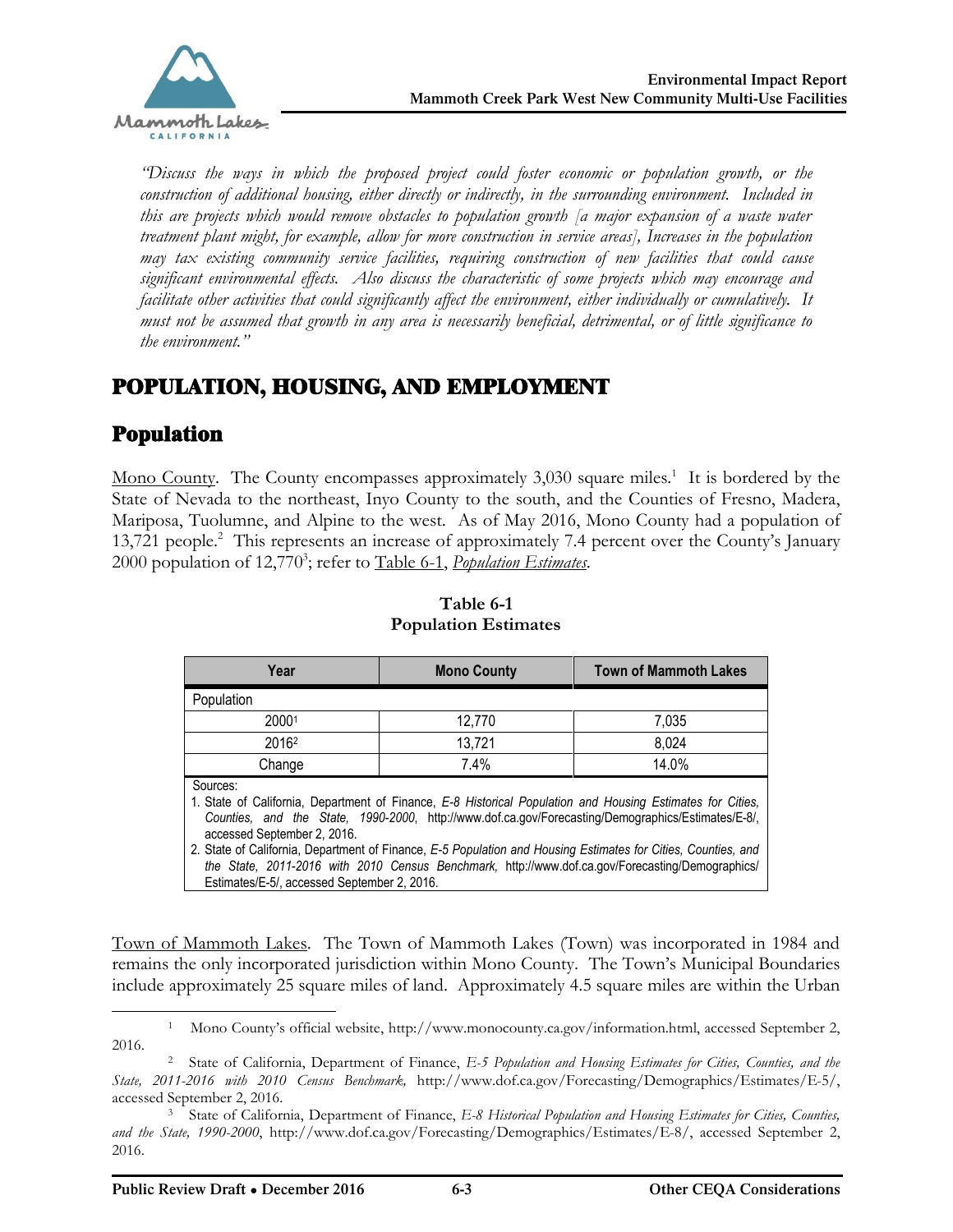

Growth Boundary (UGB). The Towns' population differs from other cities in that the majority of the Town's population consists of seasonal residents or visitors. The *Final Program Environmental Impact Report for the Town of Mammoth Lakes 2005 General Plan Update (General Plan PEIR)*, dated May 2007, considers the persons at one time (PAOT) to account for seasonal residents, second homes, and visitors along with the permanent residents. Due to the resort nature of the Town, the actual population of the Town is always greater than the permanent population, particularly during peak season (winter).

The Town's January 2016 population was 8,024. 4 This represents an increase of approximately 14.0 percent over the Town's January 2000 population of 7,035.<sup>5</sup> Table 6-1 provides a summary of both 2000 and 2016 population estimates for Mono County and the Town of Mammoth Lakes.

## **Housing**

 $\overline{a}$ 

Mono County. The County's housing stock was estimated to be 14,000 units in January 2016. This represents an increase of approximately 19.5 percent over the estimated 11,720 housing units reported in January 2000. The vacancy rate in January 2016 was estimated to be approximately 58.0 percent, and the persons per household estimate for occupied units was approximately 2.28. 6 The high vacancy rate is reflective of the resort nature of the area and seasonal residents. Table 6-2, *Housing Estimates*, provides a summary of both 2000 and 2016 housing estimates for Mono County and the Town of Mammoth Lakes.

| Year                                                                                                                                                                                                                                                                                                                                                                                                                                                                                                                            | <b>Mono County</b> | <b>Town of Mammoth Lakes</b> |  |
|---------------------------------------------------------------------------------------------------------------------------------------------------------------------------------------------------------------------------------------------------------------------------------------------------------------------------------------------------------------------------------------------------------------------------------------------------------------------------------------------------------------------------------|--------------------|------------------------------|--|
| Housing                                                                                                                                                                                                                                                                                                                                                                                                                                                                                                                         |                    |                              |  |
| 20001                                                                                                                                                                                                                                                                                                                                                                                                                                                                                                                           | 11,720             | 7,935                        |  |
| 2016 <sup>2</sup>                                                                                                                                                                                                                                                                                                                                                                                                                                                                                                               | 14,000             | 9,672                        |  |
| Change                                                                                                                                                                                                                                                                                                                                                                                                                                                                                                                          | 19.5%              | 21.9%                        |  |
| Sources:<br>1. State of California, Department of Finance, E-8 Historical Population and Housing Estimates for Cities,<br>Counties, and the State, 1990-2000, http://www.dof.ca.gov/Forecasting/Demographics/Estimates/E-8/,<br>accessed September 2, 2016.<br>2. State of California, Department of Finance, E-5 Population and Housing Estimates for Cities, Counties, and<br>the State, 2011-2016 with 2010 Census Benchmark, http://www.dof.ca.gov/Forecasting/Demographics/<br>Estimates/E-5/, accessed September 2, 2016. |                    |                              |  |

#### **Table 6-2 Housing Estimates**

<sup>4</sup> State of California, Department of Finance, *E-5 Population and Housing Estimates for Cities, Counties, and the State, 2011-2016 with 2010 Census Benchmark,* [http://www.dof.ca.gov/Forecasting/Demographics/Estimates/E-5/,](http://www.dof.ca.gov/Forecasting/Demographics/Estimates/E-5/, )  accessed September 2, 2016.

<sup>5</sup> State of California, Department of Finance, *E-8 Historical Population and Housing Estimates for Cities, Counties and the State, 1990-2000*, [http://www.dof.ca.gov/Forecasting/Demographics/Estimates/E-8/, accessed September 2,](http://www.dof.ca.gov/Forecasting/Demographics/Estimates/E-8/, accessed September 2, )  2016.

<sup>6</sup> State of California, Department of Finance, *E-5 Population and Housing Estimates for Cities, Counties, and the State, 2011-2016 with 2010 Census Benchmark,* [http://www.dof.ca.gov/Forecasting/Demographics/Estimates/E-5/,](http://www.dof.ca.gov/Forecasting/Demographics/Estimates/E-5/, )  accessed September 2, 2016.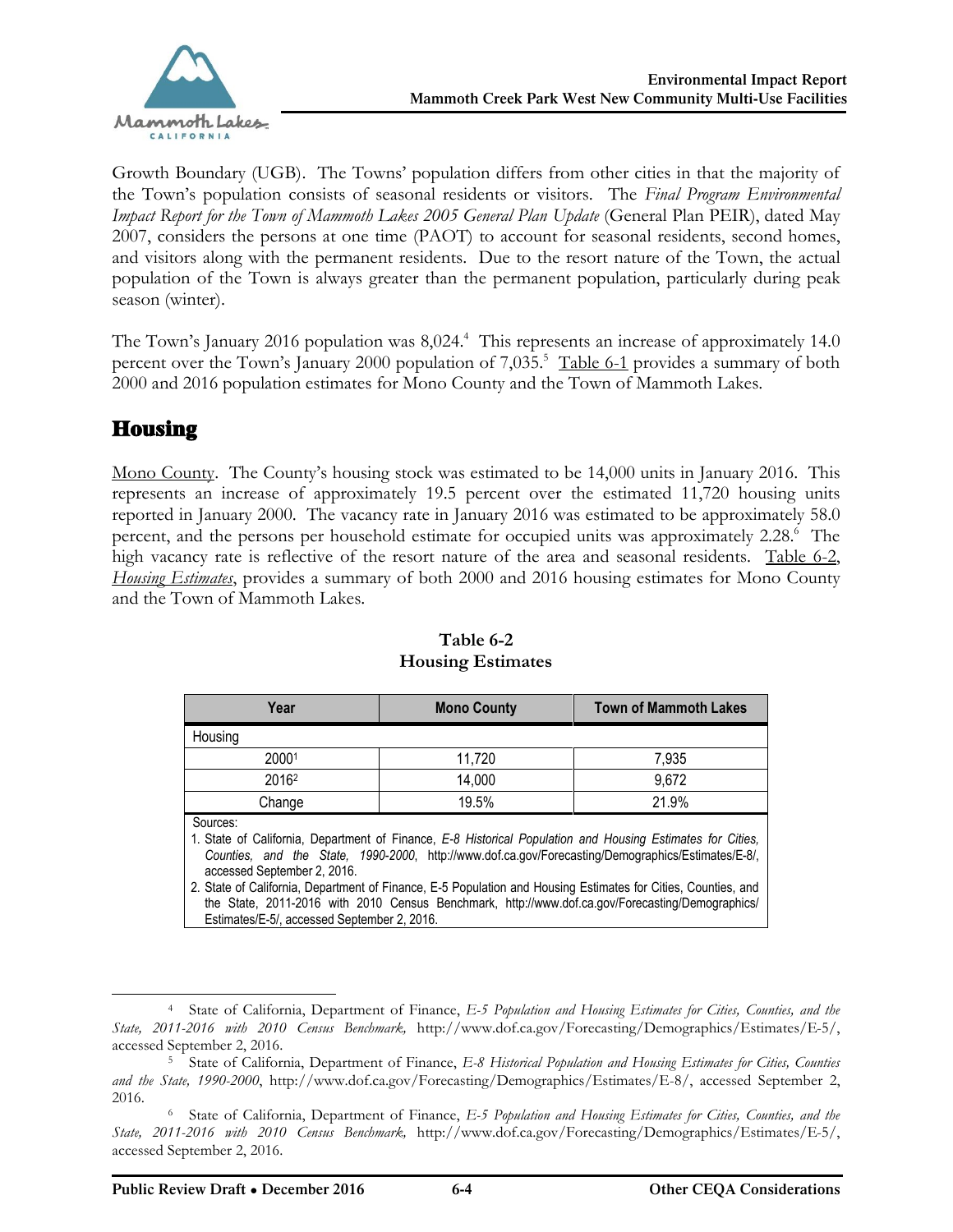

Town of Mammoth Lakes. The Town's housing stock was estimated to be 9,672 units in January 2016. This represents an increase of approximately 21.9 percent over the estimated 7,935 housing units reported in January 2000. The vacancy rate in January 2016 was estimated to be approximately 65.4 percent, with the persons per household estimate for occupied units being 2.35. 7 Although it appears an excess supply of housing units exist in the Town, in actuality, a majority of the housing units are short-term seasonal units. Additionally, overcrowding conditions occur as a result of high rents and limited housing opportunities for permanent residents and the seasonal workforce. This is a reflection of the resort nature of the Town, and the fact that seasonal, recreational, and occasional use units account for a majority of the total housing units.

#### Employment

Mono County. According to the California Employment Development Department, the annual average civilian labor force within Mono County totals approximately 8,540 as of July 2016. An estimated 5.7 percent of the County's workforce (480 persons) was unemployed.<sup>8</sup>

Town of Mammoth Lakes. According to the California Employment Development Department, the annual average civilian labor force within the Town of Mammoth Lakes totals approximately 5,330 persons as of July 2016. An estimated 5.0 percent of the Town's workforce (270 persons) was unemployed.<sup>9</sup>

## IMPACT ANALYSIS

A project could induce population growth in an area either directly or indirectly. More specifically, the development of new residences or businesses could induce population growth directly, whereas the extension of roads or other infrastructure could induce population growth indirectly. The project site is located in a developing area within the Town. Project implementation would result in the development of new community multi-use facilities; refer to Section 3.0, *Project Description*. Based on the factors discussed below, project implementation would not result in significant growthinducing impacts.

Removal of an Impediment to Growth. The project site currently consists of a passive recreational park use, and is located within a developing area within the Town. Transportation and infrastructure exist to serve the range of recreational, commercial, and residential uses in the project vicinity. Given the developed nature of the project area and developed infrastructure, the proposed project would not establish an essential public service or provide new access to an area. Therefore, the proposed project would not be considered growth inducing with respect to removing an impediment to growth.

 $\overline{a}$ 

<sup>7</sup> State of California, Department of Finance, *E-5 Population and Housing Estimates for Cities, Counties, and the State, 2011-2016 with 2010 Census Benchmark,* [http://www.dof.ca.gov/Forecasting/Demographics/Estimates/E-5/,](http://www.dof.ca.gov/Forecasting/Demographics/Estimates/E-5/, )  accessed September 2, 2016.

<sup>8</sup> California Employment Development Department, Labor Force and Unemployment Rate for Cities and Designated Places, with March 2015 Benchmark, [http://www.labormarketinfo.edd.ca.gov/data/labor-force-and](http://www.labormarketinfo.edd.ca.gov/data/labor-force-and-)unemployment-for-cities-and-census-areas.html, accessed September 2, 2016.

<sup>9</sup> Ibid.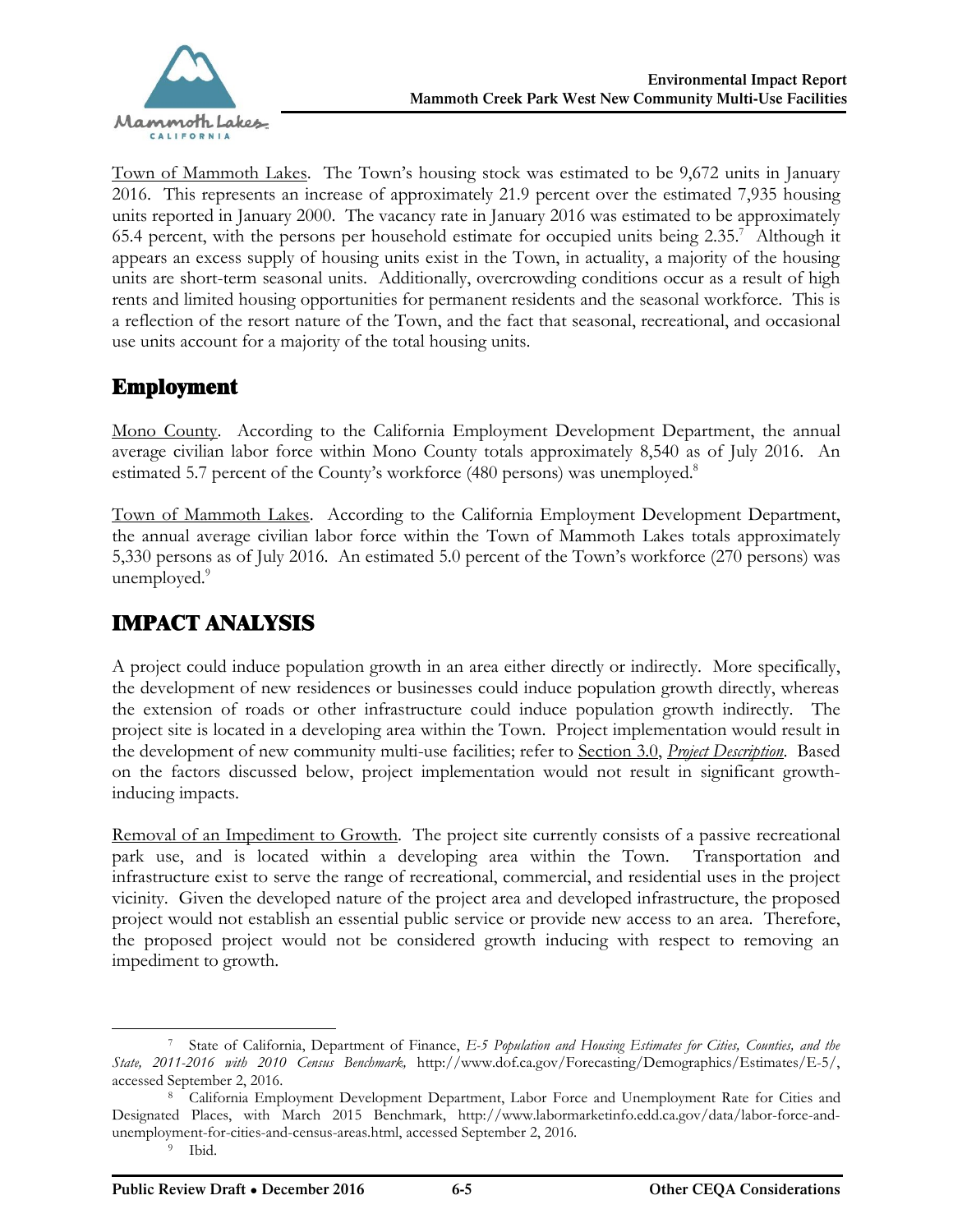

Economic Growth. As stated above, the project involves the development of new community multi-use facilities. During project construction, construction-related jobs would be created. However, these jobs would be temporary and would not be growth-inducing. During project operation, economic growth associated with the community multi-use facilities would be consistent with the General Plan with respect to the planned land use for the project site. The proposed community multi-use facilities would serve the existing Town residents and would not result in significant jobs or economic growth in the Town.

Population Growth. A project could induce population growth in an area either directly or indirectly. The development of new residences or businesses could induce population growth directly, whereas the extension of roads or other infrastructure could induce population growth indirectly. As concluded above, transportation and infrastructure exist to serve the range of recreational, commercial, and residential uses in the project vicinity. The project does not involve the extension of roads or other infrastructure into undeveloped areas. Therefore, the project would not foster population growth through the extension of roads or other infrastructure. The population growth associated with the proposed project is considered a less than significant impact.

Precedent-Setting Action. As demonstrated in Section 5.1, *Land Use and Relevant Planning*, the proposed project does not require any General Plan or Municipal Code amendments. The project components include a Major Design Review, among others. As such, the proposed project would not be considered growth inducing with respect to a precedent-setting action.

Development or Encroachment of Open Space. The project is considered an infill development, because the site is surrounded by existing residential uses to the south and west. Therefore, the project would not be growth-inducing with respect to development or encroachment into an isolated or adjacent area of open space.

Overall, project implementation would not be considered growth inducing, inasmuch as it would not foster significant unanticipated economic expansion and growth opportunities. The project would not remove an existing impediment to growth and would not develop or encroach into an isolated or adjacent area of open space. The proposed project would not foster significant unanticipated population growth in the project area, as described above.

In addition to inducing growth, a project may create a significant environmental impact if it would displace substantial numbers of existing housing, necessitating the construction of replacement housing elsewhere and/or displace substantial numbers of people, necessitating the construction of replacement housing elsewhere. The project would serve the existing community and would not displace any existing housing.

# 6.4 ENERGY CONSERVATION

Public Resources Code Section 21100(b)(3) and CEQA Guidelines Section 15126.4 require EIRs to describe, where relevant, the wasteful, inefficient, and unnecessary consumption of energy caused by a project. In 1975, largely in response to the oil crisis of the 1970s, the California State Legislature adopted Assembly Bill 1575 (AB 1575), which created the California Energy Commission (CEC). The statutory mission of the CEC is to forecast future energy needs, license thermal power plants of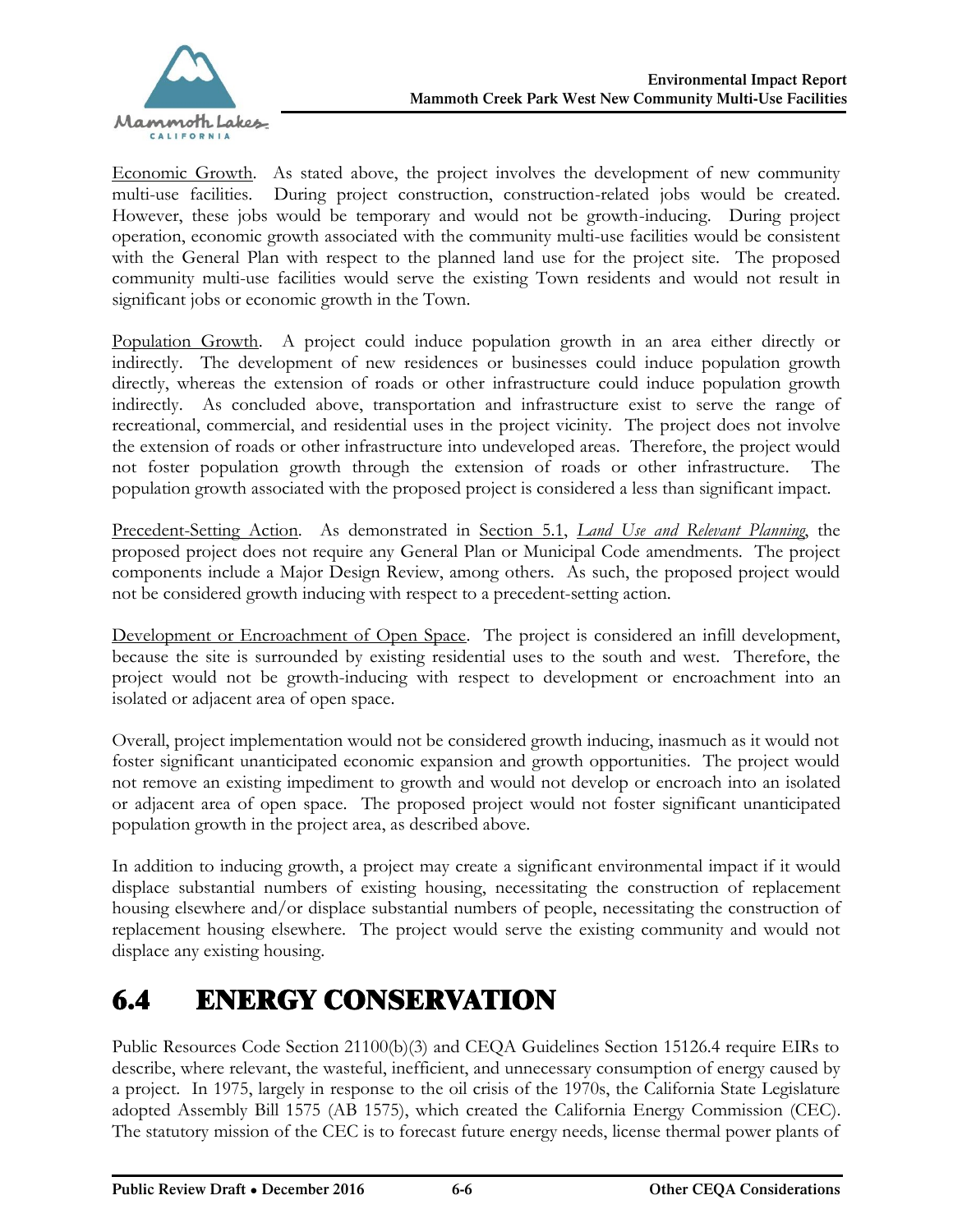

50 megawatts or larger, develop energy technologies and renewable energy resources, plan for and direct state responses to energy emergencies, and—perhaps most importantly—promote energy efficiency through the adoption and enforcement of appliance and building energy efficiency standards. AB 1575 also amended Public Resources Code Section 21100(b)(3) to require EIRs to consider the wasteful, inefficient, and unnecessary consumption of caused by a project. Thereafter, the State Resources Agency Created Appendix F of the State *CEQA Guidelines*.

State CEQA Guidelines Appendix F is an advisory document that assists EIR preparers in determining whether a project will result in the inefficient, wasteful, and unnecessary consumption of energy. The discussion below, analyzes the proposed project's effect on energy consumption impacts on energy resources.

## 6.4.1 ENVIRONMENTAL SETTING

Energy consumption is analyzed in this EIR due to the potential direct and indirect environmental impacts associated with the project. Such impacts include the depletion of nonrenewable resources and emissions of pollutants during both the construction and long-term operational phases.

## ELECTRICITY/PROPANE SERVICES

Southern California Edison (SCE) provides electrical services in Mammoth Lakes and Mono County through State-regulated public utility contracts. Over the past 15 years, electricity generation in California has undergone a transition. Historically, California has relied heavily on oil- and gas-fired plants to generate electricity. Spurred by regulatory measures and tax incentives, California's electrical system has become more reliant on renewable energy sources, including cogeneration, wind energy, solar energy, geothermal energy, biomass conversion, transformation plants, and small hydroelectric plants. Unlike petroleum production, generation of electricity is usually not tied to the location of the fuel source and can be delivered great distances via the electrical grid. The generating capacity of a unit of electricity is expressed in megawatts (MW). One MW provides enough energy to power 1,000 average California homes per day. Net generation refers to the gross amount of energy produced by a unit, minus the amount of energy the unit consumes. Generation is typically measured in megawatt-hours (MWh), kilowatt-hours (kWh), or gigawatt-hours (GWh).

Although the natural gas is widely used throughout the State, Mammoth Lakes uses propane to fuel furnaces, water heaters, and stoves. Turner Gas Company (TGC) currently provides the Town with propane supplies. Electricity and propane service is available to locations where land uses could be developed. As part of the development of the proposed project, the Town of Mammoth Lakes' has conducted a consultation process with utility companies, including SCE and TGC, to allow informed input. The input that is provided facilitates a detailed review of the project by service purveyors to assess the potential demands. Utility companies are bound by contract to update energy systems to meet any additional demand.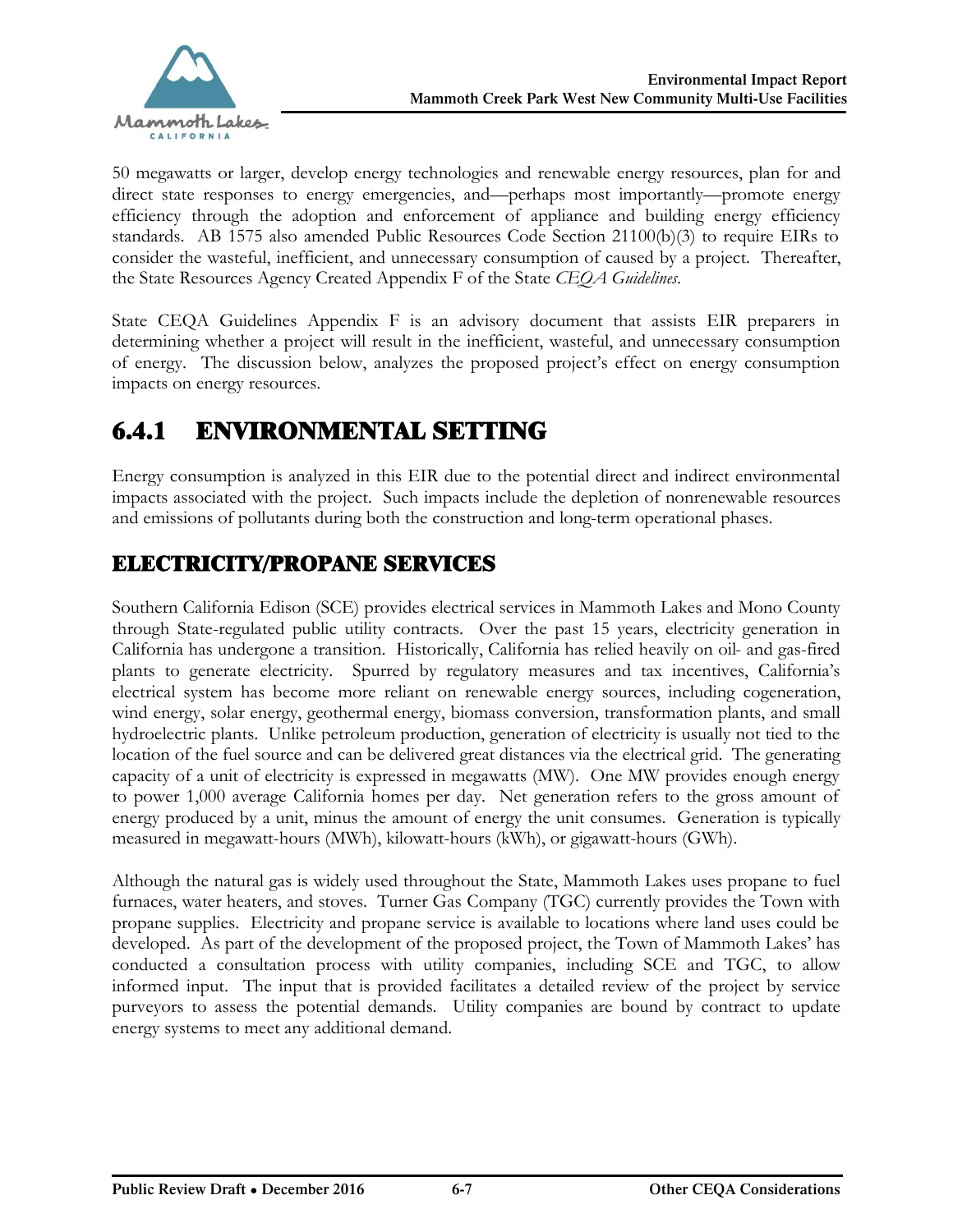

#### Energy Usage

Energy usage is typically quantified using the British Thermal Unit (Btu). Total energy usage in California was 7,684 trillion Btu's in 2013 (the most recent year for which this specific data is available), which equates to an average of 201 million BTUs per capita. Of California's total energy usage, the breakdown by sector is 38 percent transportation, 24 percent industrial, 19 percent commercial, and 19 percent residential. Electricity and propane in California are generally consumed by stationary users such as residences and commercial and industrial facilities, whereas petroleum consumption is generally accounted for by transportation-related energy use.<sup>10</sup> It should be noted that the Town of Mammoth Lakes uses propane instead of natural gas for furnaces, water heaters, and stoves. In 2014, taxable gasoline sales (including aviation gasoline) in California accounted for 14,921,441,859 gallons of gasoline.<sup>11</sup>

The electricity consumption attributable to Mono County from 2007 to 2014 is shown in Table 6-3, *Electricity Consumption in Mono County 2007-2014*. As indicated, the demand has remained relatively constant, with no substantial increase.

|                  | Year | <b>Electricity Consumption</b><br>(in millions of kilowatt hours)                                                                       |
|------------------|------|-----------------------------------------------------------------------------------------------------------------------------------------|
|                  | 2007 | 185.58                                                                                                                                  |
|                  | 2008 | 199.71                                                                                                                                  |
|                  | 2009 | 199.69                                                                                                                                  |
|                  | 2010 | 201.17                                                                                                                                  |
|                  | 2011 | 204.65                                                                                                                                  |
|                  | 2012 | 196.84                                                                                                                                  |
|                  | 2013 | 204.30                                                                                                                                  |
|                  | 2014 | 191.45                                                                                                                                  |
| Source:<br>2016. |      | California Energy Commission, Electricity Consumption by County,<br>http://ecdms.energy.ca.gov/elecbycounty.aspx, accessed September 5, |

#### **Table 6-3 Electricity Consumption in Mono County 2007-2014**

Automotive fuel consumption in Mono County from 2007 to 2016 is shown in Table 6-4, *Automotive Fuel Consumption in Mono County 2007-2016*. As shown, automotive fuel consumption has declined in Mono County since 2007.

 $\overline{a}$ 

<sup>10</sup> California State Profile and Energy Estimates, EIA (US Energy Information Administration), updated April 16, 2015,<http://www.eia.gov/state/data.cfm?sid=CA#ConsumptionExpenditures,>accessed September 5, 2016.

<sup>11</sup> California Board of Equalization, *Net Taxable Gasoline Sales*, 2016, [https://www.boe.ca.gov/sptaxprog/](https://www.boe.ca.gov/sptaxprog/ ) reports/mvf\_10\_year\_report.pdf, accessed September 5, 2016.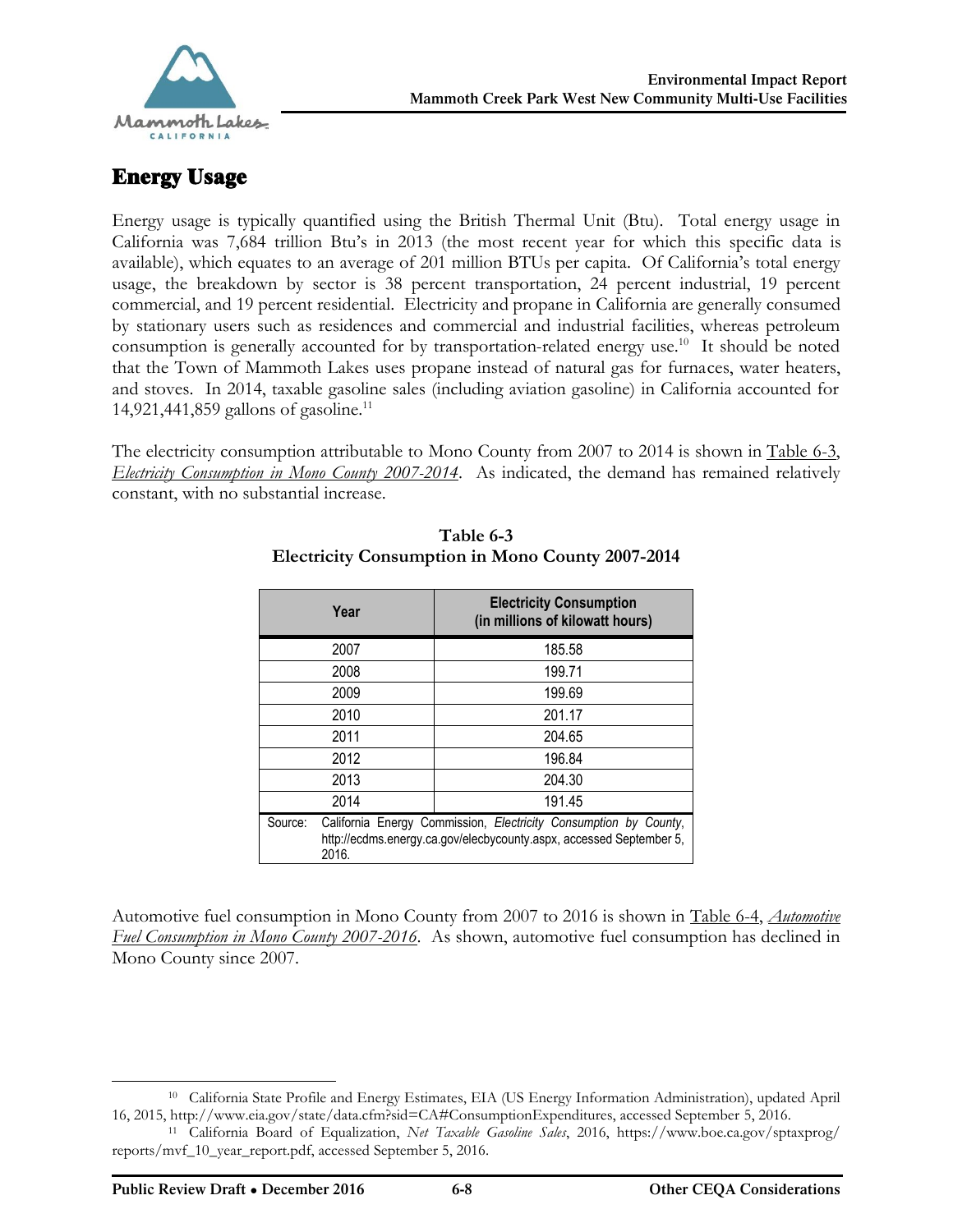

| Table 6-4                                                   |  |
|-------------------------------------------------------------|--|
| <b>Automotive Fuel Consumption in Mono County 2007-2016</b> |  |

| Year | <b>On-Road Automotive Fuel Consumption</b><br>(Gallons) | <b>Off-Road Automotive Fuel Consumption</b><br>(Construction Equipment) (Gallons) |
|------|---------------------------------------------------------|-----------------------------------------------------------------------------------|
| 2007 | 18,700,000                                              | 3,874,000                                                                         |
| 2008 | 17,926,000                                              | 3,444,000                                                                         |
| 2009 | 17,712,000                                              | 3,189,000                                                                         |
| 2010 | 17,675,000                                              | 3,259,000                                                                         |
| 2011 | 17,161,000                                              | 3,241,000                                                                         |
| 2012 | 16,609,000                                              | 3,193,000                                                                         |
| 2013 | 16,506,000                                              | 3,231,000                                                                         |
| 2014 | 16,480,000                                              | 3,295,000                                                                         |
| 2015 | 16,375,000                                              | 3,426,000                                                                         |
| 2016 | 16,264,000                                              | 3,533,000                                                                         |
|      | Source: California Air Resources Board, EMFAC2014.      |                                                                                   |

# 6.4.2 REGULATORY SETTING

The following is a description of State and local environmental laws and policies that are relevant to the CEQA review process.

## STATE OF CALIFORNIA

## California's Energy Efficiency Standards for Residential and Nonresidential Buildings (Title 24)

Title 24, California's energy efficiency standards for residential and non-residential buildings, was established by the CEC in 1978 in response to a legislative mandate to create uniform building codes to reduce California's energy consumption, and provide energy efficiency standards for residential and non-residential buildings. In 2013, the CEC updated Title 24 standards with more stringent requirements. The 2013 standards are expected to substantially reduce the growth in electricity and natural gas/propane use. Additional savings result from the application of the standards on building alterations. For example, requirements for cool roofs, lighting, and air distribution ducts are expected to save additional electricity. These savings are cumulative, doubling as years go by. The 2016 standards have been approved and will go into effect on January 1, 2017. California's energy efficiency standards are updated on an approximate three year cycle.

#### **CALIFORNIA GREEN BUILDING STANDARDS**

The California Green Building Standards Code (California Code of Regulations, Title 24, Part 11), commonly referred to as the CALGreen Code, is a statewide mandatory construction code that was developed and adopted by the California Building Standards Commission and the California Department of Housing and Community Development. The CALGreen standards require new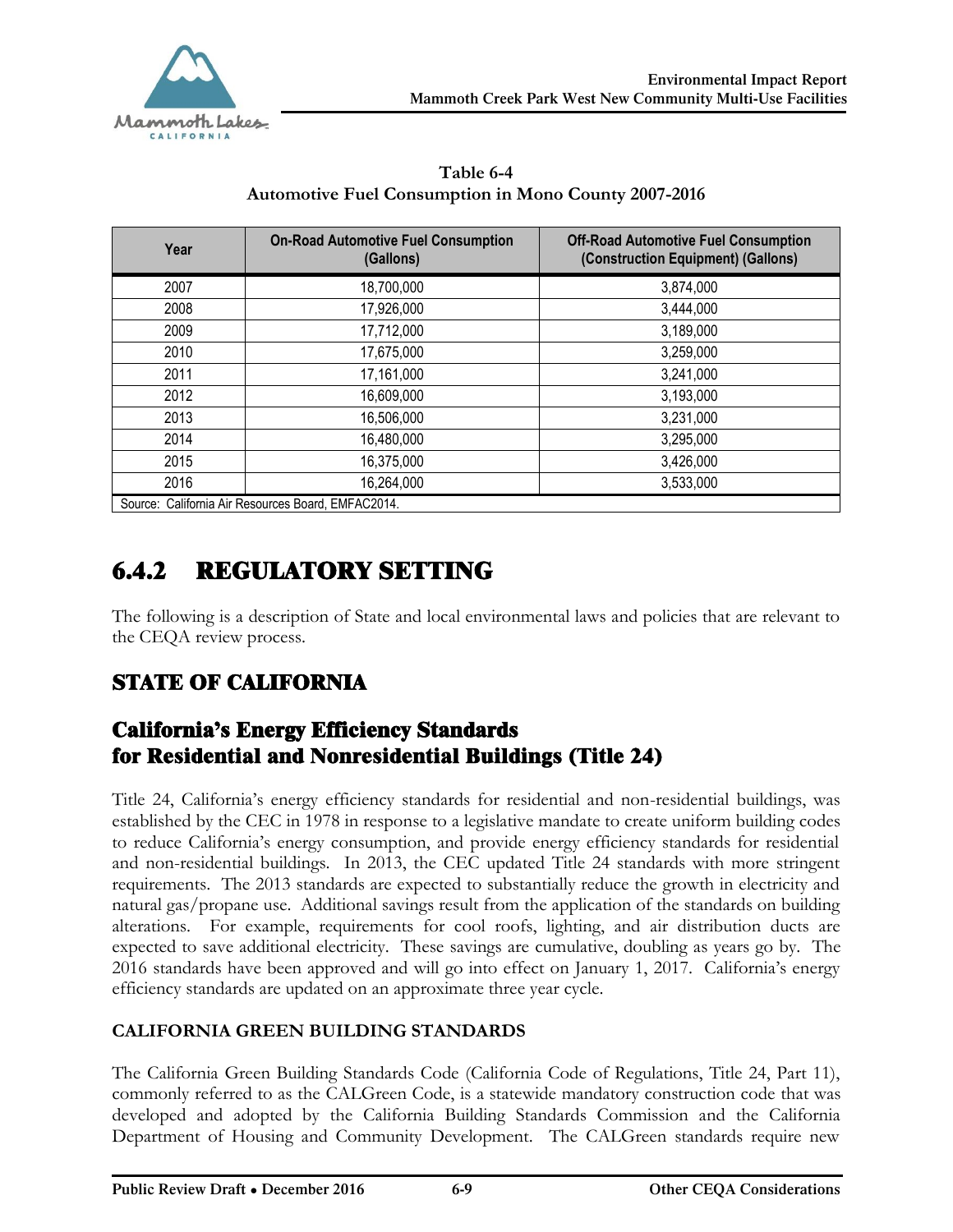

residential and commercial buildings to comply with mandatory measures under the topics of planning and design, energy efficiency, water efficiency and conservation, material conservation and resource efficiency, and environmental quality. CALGreen also provides voluntary tiers and measures that local governments may adopt which encourage or require additional measures in the five green building topics. The most recent update to the CALGreen Code was adopted in 2013 and went into effect July 1, 2014.

#### **RECENT CEQA LITIGATION**

In California, *Clean Energy Committee v. City of Woodland* (2014) 225 Cal.App.4<sup>th</sup> 173 ("CCEC"), the Court observed that CEQA Guidelines Appendix F lists environmental impacts and mitigation measures that an EIR may include. Potential impacts requiring EIR discussion include:

- 1. The project's energy requirements and its energy use efficiencies by amount and fuel type for each stage of the project including construction, operation, maintenance, and/or removal. If appropriate, the energy intensiveness of materials may be discussed.
- 2. The effects of the project on local and regional energy supplies and on requirements for additional capacity.
- 3. The effects of the project on peak and base period demands for electricity and other forms of energy.
- 4. The degree to which the project complies with existing energy standards.
- 5. The effects of the project on energy resources.
- 6. The project's projected transportation energy use requirements and its overall use of efficient transportation alternatives.

## 6.4.3 STANDARDS OF SIGNIFICANCE

#### SIGNIFICANCE CRITERIA

In accordance with State *CEQA Guidelines*, the effects of a project are evaluated to determine whether they would result in a significant adverse impact on the environment. An EIR is required to focus on these effects and offer mitigation measures to reduce or avoid any significant impacts that are identified. The criteria used to determine the significance of impacts may vary depending on the nature of the project. According to Appendix F of the State *CEQA Guidelines*, the proposed project would have a significant impact related to energy, if it would:

· Develop land uses and patterns that cause wasteful, inefficient, and unnecessary consumption of energy or construct new or retrofitted buildings that would have excessive energy requirements for daily operation.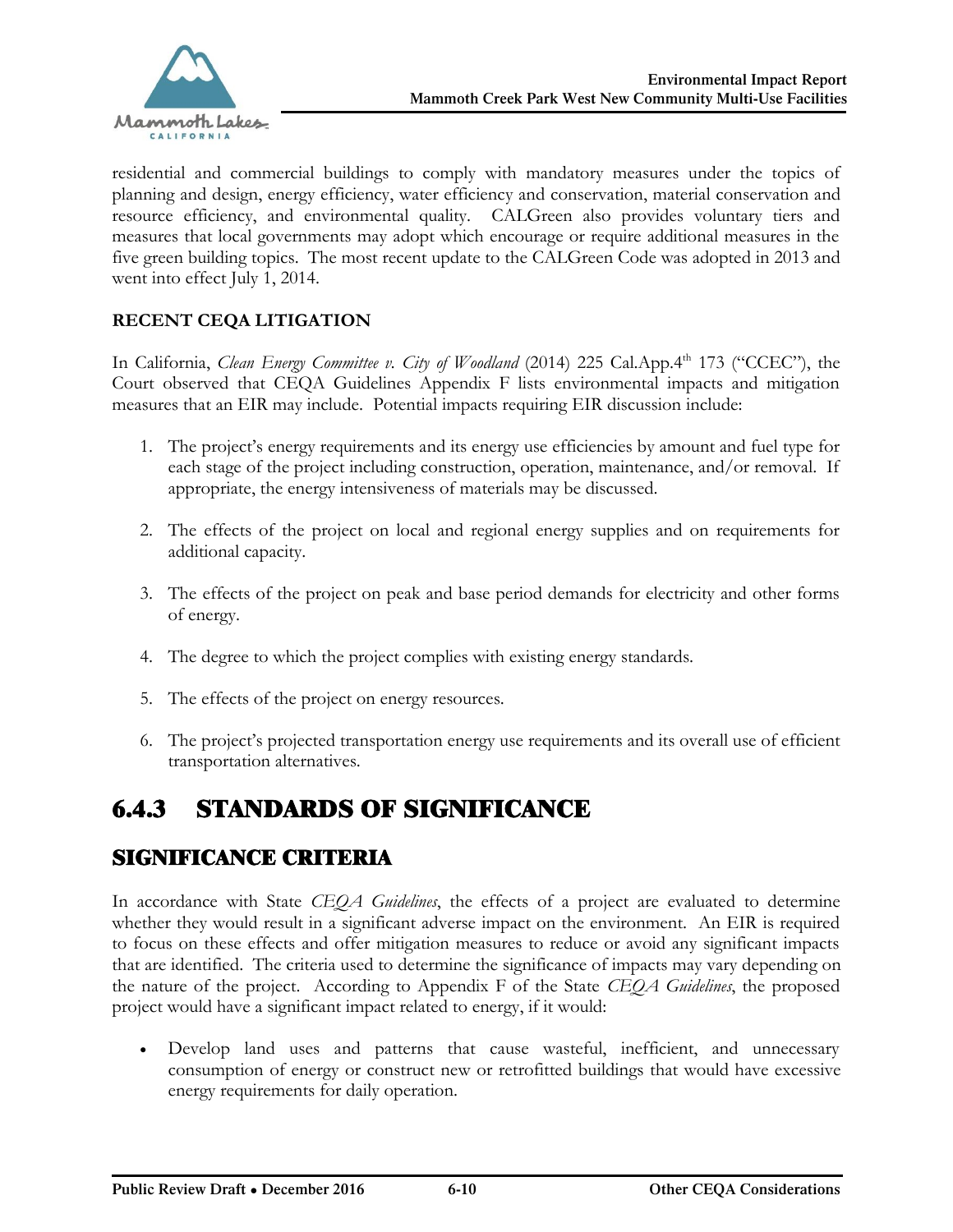

The impact analysis focuses on the three sources of energy that are relevant to the proposed project: electricity and transportation fuel for vehicle trips associated with new development as well as the fuel necessary for project construction.

## 6.4.4 ENERGY CONSUMPTION

Energy consumption associated with the proposed project is summarized in Table 6-5, *Energy Consumption*. As shown in Table 6-5, the increase in electricity usage as a result of the project would constitute an approximate 0.004 percent increase in the typical annual electricity consumption in Mono County. The project would not consume natural gas as all of the Town of Mammoth Lakes uses propane to fuel furnaces, water heaters, and stoves, etc. The increase in off-road automotive fuel consumption in Mono County would be nominal, while the on-road automotive fuel consumption from the project would be 0.003 percent.

| <b>Energy Type</b>                                                                                                                                                                                                                                                                                                                         | <b>Project Annual</b><br><b>Energy Consumption</b> | <b>Mono County Annual</b><br><b>Energy Consumption</b> | Percentage Increase<br>Countywide <sup>6</sup> |
|--------------------------------------------------------------------------------------------------------------------------------------------------------------------------------------------------------------------------------------------------------------------------------------------------------------------------------------------|----------------------------------------------------|--------------------------------------------------------|------------------------------------------------|
| <b>Electricity Consumption</b>                                                                                                                                                                                                                                                                                                             | 396.82 MWh                                         | 103,840 MWh                                            | 0.004%                                         |
| Automotive Fuel Consumption <sup>3, 4</sup>                                                                                                                                                                                                                                                                                                |                                                    |                                                        |                                                |
| <b>Project Construction</b>                                                                                                                                                                                                                                                                                                                | 2,217 gallons                                      | 3,295,000 gallons <sup>5</sup>                         | $0.00\%$                                       |
| <b>Project Operations</b>                                                                                                                                                                                                                                                                                                                  | 47,987 gallons                                     | 16,480,000 gallons <sup>5</sup>                        | 0.003%                                         |
| Notes:<br>Based on total electricity consumption (does not represent the net emissions over import energy).<br>The project would not consume natural gas as the Town of Mammoth Lakes uses propane Lakes to fuel furnaces, water heaters, and<br>2.<br>stoves.                                                                             |                                                    |                                                        |                                                |
| 3.<br>operational fuel consumption is based on the EPA's Greenhouse Gas<br>Emissions<br>Calculator,<br>Construction<br>and<br>https://www.epa.gov/energy/greenhouse-gas-equivalencies-calculator, accessed September 8, 2016.                                                                                                              |                                                    |                                                        |                                                |
| Project operations would require nominal vehicle trips.<br>4.                                                                                                                                                                                                                                                                              |                                                    |                                                        |                                                |
| Countywide fuel consumption is from the California Air Resources Board EMFAC2014 model.<br>5.<br>6.<br>The project increases in electricity consumption are compared with the total consumption in Mono County in 2014. The project<br>increases in automotive fuel consumption are compared with the countywide fuel consumption in 2016. |                                                    |                                                        |                                                |

**Table 6-5 Energy Consumption**

## CONSTRUCTION-RELATED ENERGY CONSTRUCTION

During construction, the project would consume energy in two general forms: (1) the fuel energy consumed by construction vehicles and equipment; and (2) bound energy in construction materials, such as asphalt, steel, concrete, pipes, and manufactured or processed materials such as lumber and glass.

Fossil fuels used for construction vehicles and other energy-consuming equipment would be used during site clearing, grading, and construction. Fuel energy consumed during construction would be temporary in nature and would not represent a significant demand on energy resources. Some incidental energy conservation would occur during construction through compliance with State requirements that equipment not in use for more than five minutes be turned off. Project construction equipment would also be required to comply with the latest EPA and CARB engine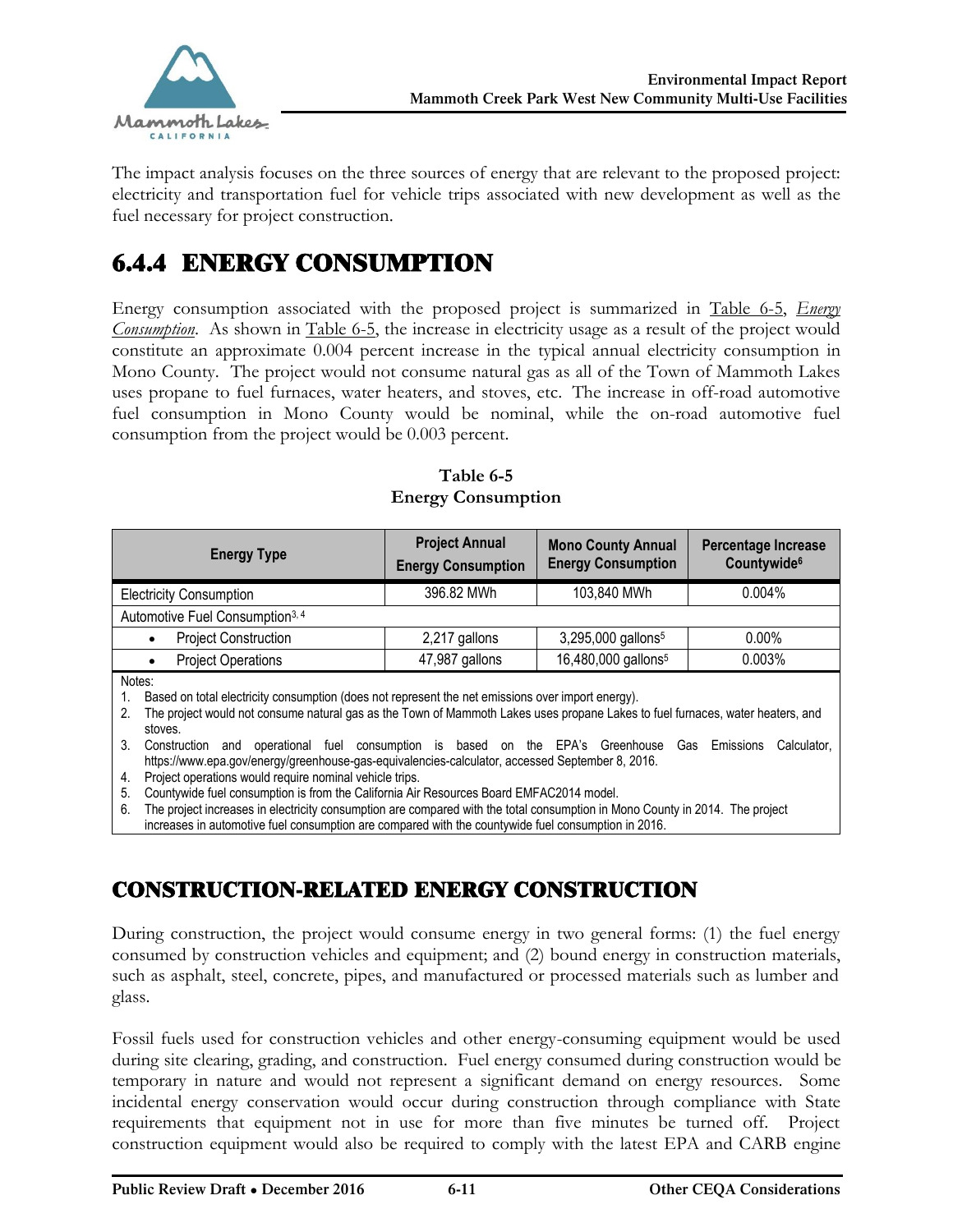

emissions standards. These emissions standards require highly efficient combustion systems that maximize fuel efficiency and reduce unnecessary fuel consumption. Due to increasing transportation costs and fuel prices, contractors and owners have a strong financial incentive to avoid wasteful, inefficient, and unnecessary consumption of energy during construction. There is growing recognition among developers and retailers that sustainable construction is not prohibitively expensive, and that there is a significant cost-savings potential in green building practices and materials.

Substantial reductions in energy inputs for construction materials can be achieved by selecting building materials composed of recycled materials that require substantially less energy to produce than non-recycled materials. The incremental increase in the use of energy bound in construction materials such as asphalt, steel, concrete, pipes and manufactured or processed materials (e.g., lumber and gas) would not substantially increase demand for energy compared to overall local and regional demand for construction materials. It is reasonable to assume that production of building materials such as concrete, steel, etc., would employ all reasonable energy conservation practices in the interest in minimizing the cost of doing business.

As indicated in Table 6-5, the overall fuel consumption would be 2,217 gallons for the proposed project, which would result in a nominal increase (0.00 percent) in fuel use in Mono County. As such, project construction would have a minimal effect on the local and regional energy supplies. It is noted that construction fuel use is temporary and would cease upon completion of construction activities. There are no unusual project characteristics that would necessitate the use of construction equipment that would be less energy-efficient than at comparable construction sites in the region or State. Therefore, construction fuel consumption would not be any more inefficient, wasteful, or unnecessary than other similar development projects of this nature. A less than significant impact would occur in this regard.

## OPERATIONAL ENERGY CONSTRUCTION

## Energy Demand

#### **TRANSPORTATION ENERGY DEMAND**

Pursuant to the Federal Energy Policy and Conservation Act of 1975, the National Highway Traffic and Safety Administration (NTSA) is responsible for establishing additional vehicle standards and for revising existing standards. Compliance with Federal fuel economy standards is not determined for each individual vehicle model. Rather, compliance is determined based on each manufacturer's average fuel economy for the portion of their vehicles produced for sale in the United States. Table 6-5 provides an estimate of the daily fuel consumed by vehicles traveling to and from the project site. As indicated in Table 6-5, project operations are estimated to consume approximately 47,987 gallons of fuel per year, which would increase Countywide automotive fuel consumption by 0.003 percent. The project would not result in any unusual characteristics that would result in excessive long-term operational fuel consumption. Fuel consumption associated with vehicle trips generated by the project would not be considered inefficient, wasteful, or unnecessary in comparison to other similar developments in the region.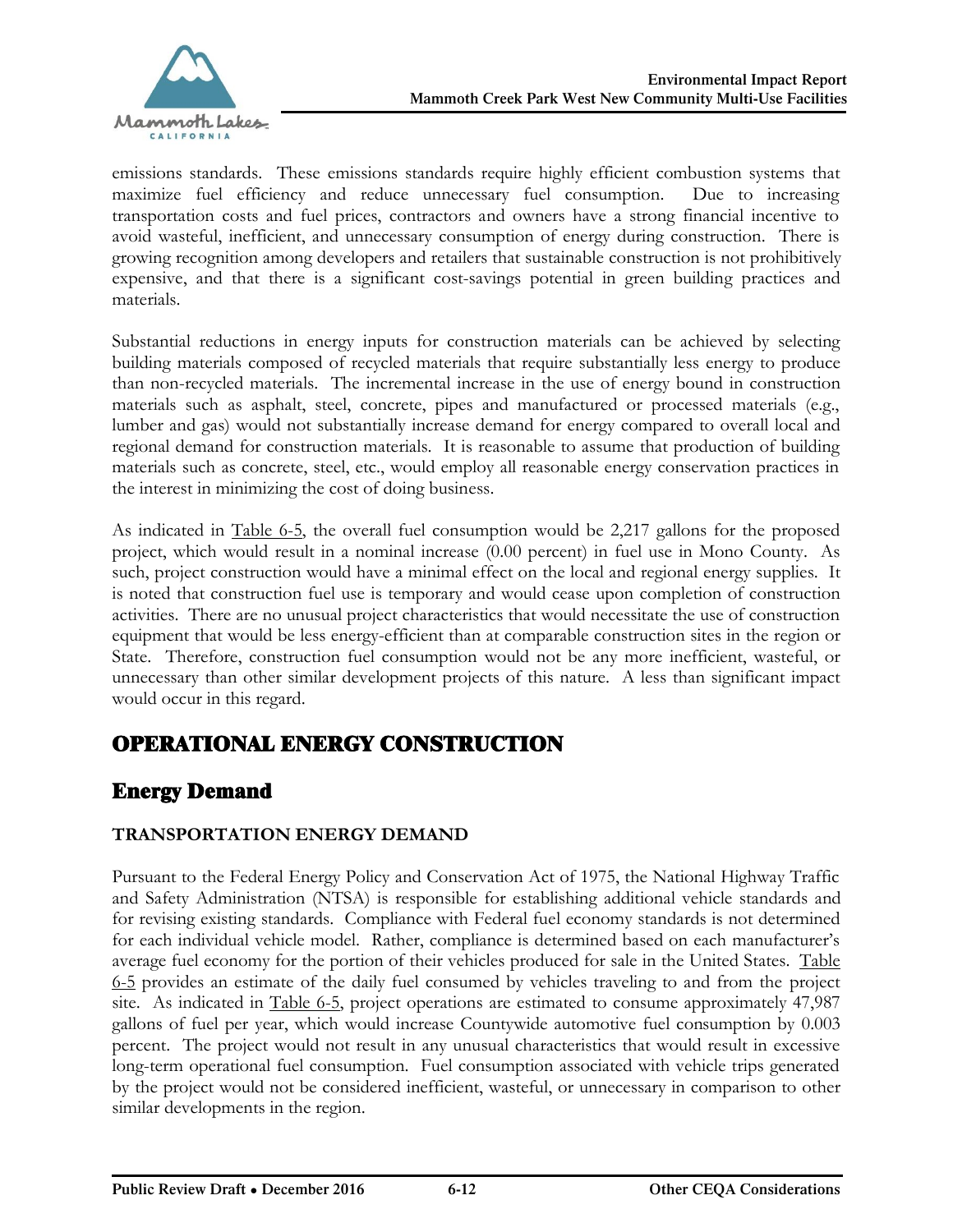

#### **BUILDING ENERGY DEMAND**

The proposed project would be required to comply with Title 24 Building Energy Efficiency Standards, which provide minimum efficiency standards related to various building features, including appliances, water and space heating and cooling equipment, building insulation and roofing, and lighting. Implementation of the Title 24 standards significantly reduces energy usage. Furthermore, the electricity provider, SCE, is subject to California's Renewables Portfolio Standard (RPS). The RPS requires investor-owned utilities, electric service providers, and community choice aggregators to increase procurement from eligible renewable energy resources to 33 percent of total procurement by 2020 and to 50 percent of total procurement by 2030. Renewable energy is generally defined as energy that comes from resources which are naturally replenished within a human timescale such as sunlight, wind, tides, waves, and geothermal heat. The increase in reliance of such energy resources further ensures projects will not result in the waste of the finite energy resources.

As mentioned above, SCE currently provides electrical services within the Town of Mammoth Lakes, while propane gas services are provided by TGS. SCE has indicated that adequate capacity exists within the area to serve to proposed project. These utility companies would continue to provide these services and are required by the California Public Utilities Commission to update existing systems to meet any additional demand.

As depicted in Table 6-5, the project-related building energy would represent a 0.004 percent increase in electricity consumption and a nominal increase in propane consumption over the current Countywide usage.<sup>12</sup> The project would adhere to all Federal, State, and local requirements for energy efficiency, including the Title 24 standards, as well as the project's design features. The proposed project would not result in the inefficient, wasteful, or unnecessary consumption of building energy. Additionally, the proposed project would not result in a substantial increase in demand or transmission service, resulting in the need for new or expanded sources of energy supply or new or expanded energy delivery systems or infrastructure.

#### **ENERGY EFFICIENCY MEASURES**

Title 24, California's Energy Efficiency Standards for Residential and Non-residential Buildings, was established by the CEC in 1978 in response to a legislative mandate to create uniform building codes to reduce California's energy consumption, and provide energy efficiency standards for residential and non-residential buildings. In 2013, the CEC updated Title 24 standards with more stringent requirements. The 2013 Standards are incorporated within the California Building Code and are expected to substantially reduce the growth in electricity and natural gas/propane use. Additional savings result from the application of the Standards on building alterations. For example, requirements for cool roofs, lighting, and air distribution ducts are expected to save about additional of electricity. These savings are cumulative, doubling as years go by. Additionally, the project may include the installation of solar panels on-site. The use of solar panels would reduce building energy demand during operations.

<sup>12</sup> The project would not consume natural gas as the Town of Mammoth Lakes uses propane Lakes to fuel furnaces, water heaters, and stoves.